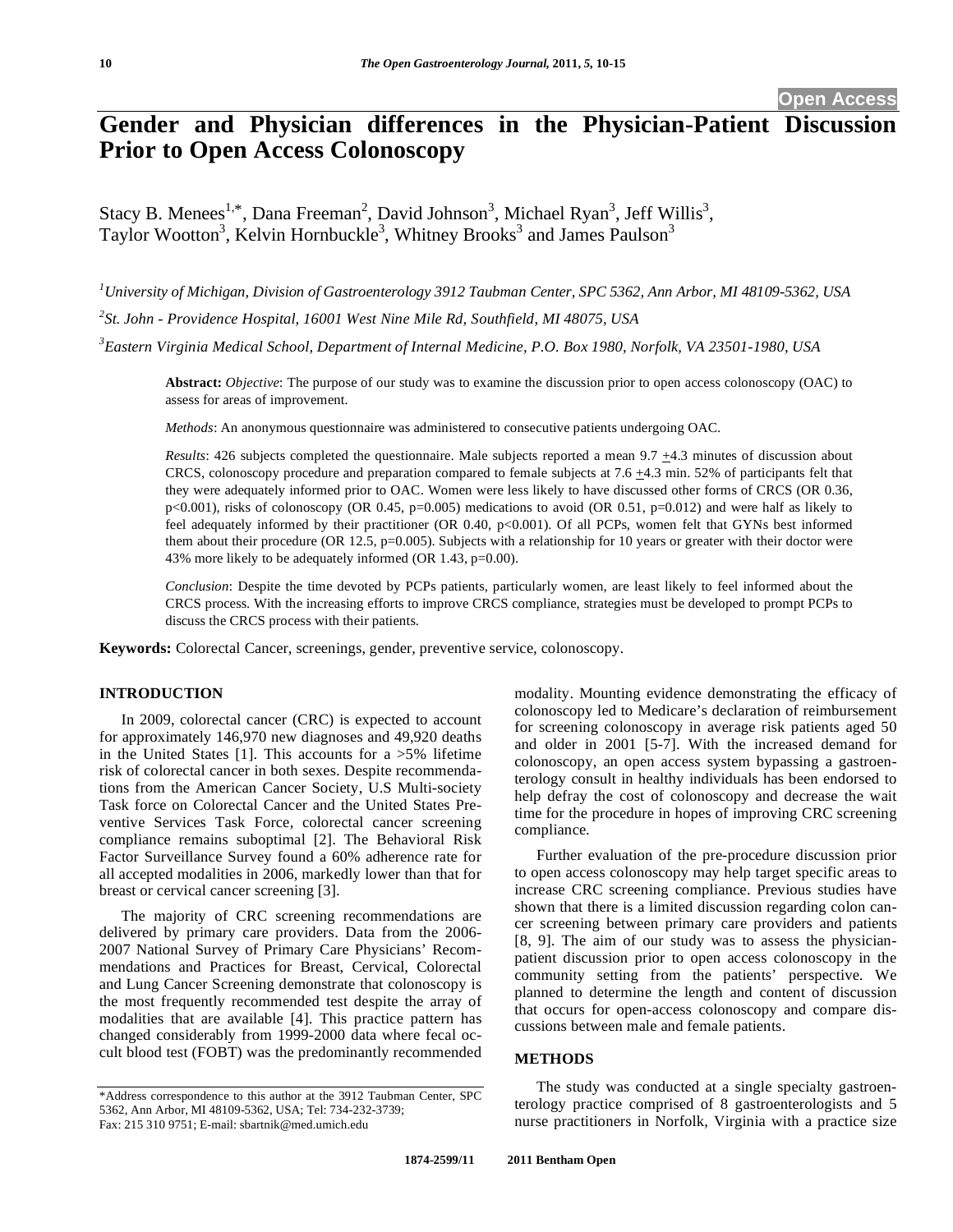of approximately 16,000 patients from January 2008 to September 2008. Institutional review board approval was obtained through Eastern Virginia Medical School, which granted a waiver of consent because of the anonymity of data the survey procedure. A one-page cover letter and survey were developed with questions created in a close-ended fashion to maximize response rates. A pilot test of the survey was performed with patient volunteers to ensure comprehension. Consecutive patients referred for open access colonoscopy with the indication of colon cancer screening were solicited while awaiting their procedure. Respondents were instructed by personnel that the study was entirely voluntary and their decision to fill out the survey would not impact their procedure in any way. Staff were available to answer any questions regarding the survey.

 Respondents answered a 19 question survey instrument. (Appendix 1) Data obtained included subjects' age, gender, ethnicity, and referring physician type and gender. Patients were asked to specify how many times per year and for how many years they had been seeing their primary care provider. They were asked if this was their first colonoscopy and if their provider discussed the benefits of CRC screening, other CRC screening methods besides colonoscopy, medications to avoid prior to colonoscopy, and the risks of colonoscopy. Subjects listed the number of minutes their referring doctor discussed CRC screening, the colonoscopy procedure and colonoscopy preparation. Additional questions assessed whether the participants felt that they were adequately informed about the colonoscopy procedure, if they had received a handout/brochure about colonoscopy, if they would have preferred an appointment with a gastroenterologist prior to their procedure and what influenced them to have the colonoscopy scheduled.

#### **Statistical Analysis**

 A univariate general linear model was utilized to assess the effects on the time (in minutes) that was reported for discussion of various topics. Binary logistic regression was then used to examine how various patient, physician, and historical variables predicted pre-colonoscopy discussion of various topics (all coded as yes/no). In all models, *p* values < 0.05 were considered significant, and results are presented as regression coefficients and odds ratios, all with 95% confidence intervals. Data were analyzed using SPSS version 16.

## **RESULTS**

#### **Demographics**

 A total of 431 subjects were approached while awaiting open access colonoscopy, of which 426 subjects completed the questionnaire for a 99% response rate. Study characteristics are listed in Table **1**. Fifty-two percent of the population was female. The majority of participants were Caucasian (70%), and 22% were African American. The average age was 52.8  $(\pm 5.3)$  yrs. Subjects had seen their primary care physicians for 7.9  $(+7.6)$  yrs and averaged two visits/yr. Sixty-three percent of primary care providers were male. Forty seven percent of referring physicians were family practice, 39.2% were internists (IM), and 8.9% were gynecologists. Since most of the physicians were male (64.8%) and patients demonstrated more gender balance (47.5% male), female patients were 5.4 times less likely  $(OR = 5.35, p < .001; 95\% \text{ CI: } 3.38-8.46)$  than male patients to be matched with a gender-concordant physician.

| Table 1. | <b>Characteristics of the Study Population</b> |  |
|----------|------------------------------------------------|--|
|----------|------------------------------------------------|--|

| <b>Characteristic</b>             | $N\%$              |
|-----------------------------------|--------------------|
| Race                              |                    |
| Caucasian                         | 300 (91%)          |
| African American                  | 94 (9%)            |
| Asian                             | $13(3.1\%)$        |
| Other                             | 19 (4.4%)          |
| Age (years)                       |                    |
| Mean (SD)                         | 52.8 $\pm$ 5.3 yrs |
| <b>Patient Gender</b>             |                    |
| Female                            | 223 (52%)          |
| Male                              | 203 (48%)          |
| <b>Referring Physician Gender</b> |                    |
| Male                              | 269 (63%)          |
| Female                            | 157 (37%)          |
| <b>Physician Specialty</b>        |                    |
| <b>Family Medicine</b>            | 201 (47.2%)        |
| Internal Medicine                 | 167 (38.2%)        |
| Obstetrics/Gynecology             | 38 (8.9%)          |
| Other                             | 20 (5.7%)          |
| <b>Preventive Practices</b>       |                    |
| <b>Colorectal Cancer</b>          | 186 (76%)          |
| Mammography                       | 230 (94%)          |
| PAP smear                         | 198 (81%)          |
| Average PCP visits/year           | $2.4 + 1.7$        |
| Average years with PCP            | $7.9 \pm 7.6$      |

### **CRC Screening Discussion Length**

Male participants reported a mean  $9.7 \pm 4.3$  minutes of discussion about CRC screening, the colonoscopy procedure and preparation compared to women who reported  $7.6 \pm 4.3$ min, although this difference was not statistically significant. Female physicians' discussions were reported as not significantly longer than their male cohorts, measuring  $11.2 \pm 1.9$ vs.  $10.8 \pm 1.9$  min, respectively. There were significant differences in reported discussion time between specialties (F  $(3,394) = 3.36$ ,  $p = .019$ ), with family practitioners  $(12.6)$  $+4.1$  min) having significantly more ( $p = .039$ ) discussion regarding CRC screening/open access colonoscopy than internal medicine physicians  $(7.8 \pm 4.0 \text{ min})$  and marginally more ( $p = .096$ ) than gynecologists (6.7  $\pm$ 4.8 min).

#### **CRC Screening Discussion Content**

 Fifty-seven percent of subjects recalled discussing the benefits of CRC screening. Twenty-five percent of subjects discussed alternative CRC screening methods besides colonoscopy. Women were less likely than men to have dis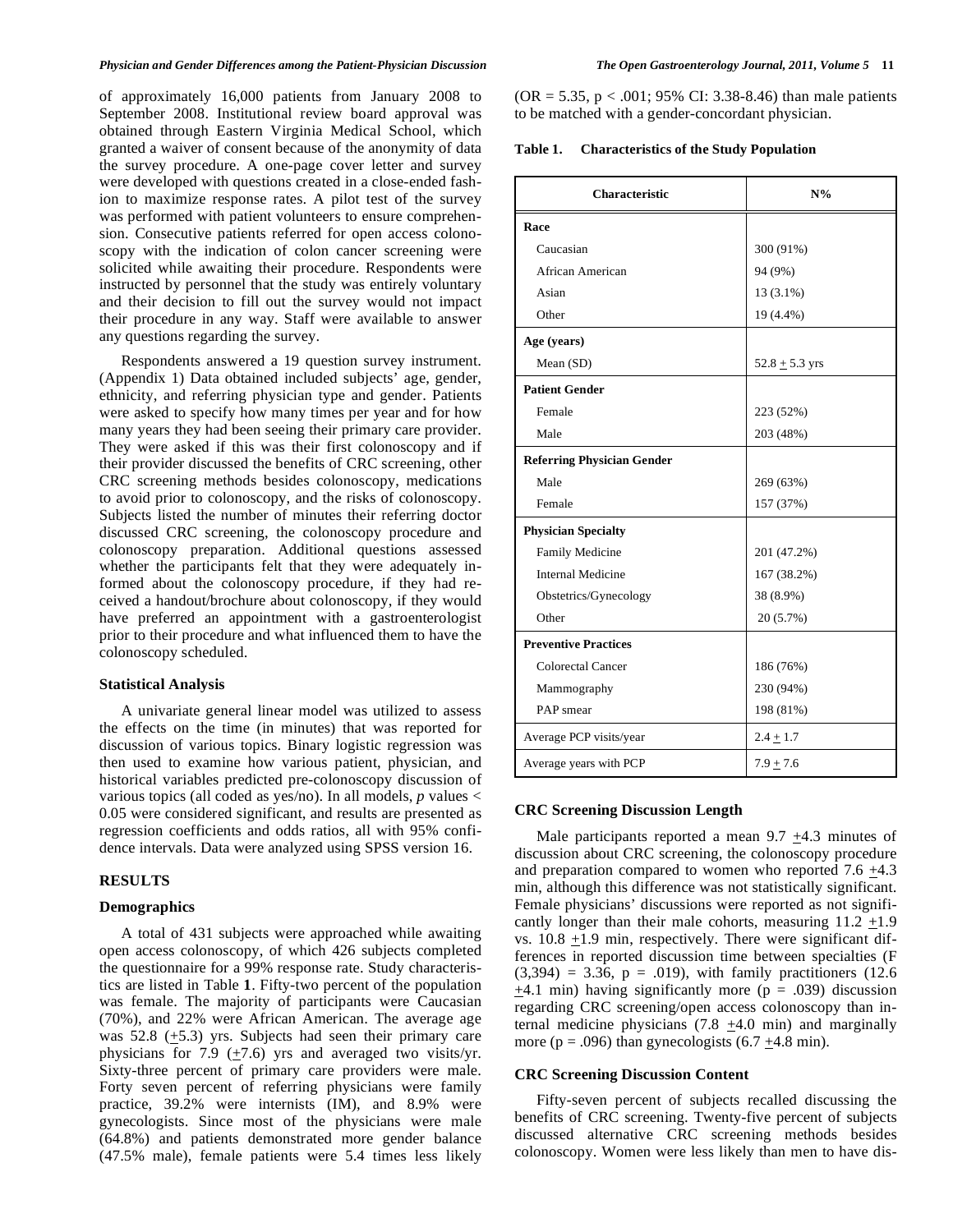cussed other forms of CRC screening  $(OR\ 0.36, p<0.001;$ 95% CI: .24-.60).

#### **OAC Procedure Discussion**

 Twenty percent of participants reported discussing the risks of open access colonoscopy with their practitioner. Twenty-three percent reported discussing the medications to avoid prior to their open access colonoscopy. Slightly more than half (52%) felt that they were adequately informed prior toopen access colonoscopy. However, only 15.6% of participants would have preferred an appointment with gastroenterology prior to open access colonoscopy. Women were half as likely to be adequately informed by their practitioner (OR 0.40, p<0.001; 95% CI: 0.32-0.72), the risks of colonoscopy (OR 0.45, p=0.005; 95% CI: 0.29-0.77) and medications to avoid (OR 0.51, p=0.012; 95% CI: 0.35-0.86). Seventy percent of participants reported that they did not receive a handout or brochure regarding the open access colonoscopy procedure.

### **Referring Physician Factors**

 Of all primary care providers, participants felt that gynecologists best informed them about their OAC procedure (OR 9.01, p=0.01; 95% CI: 1.61-51.44). Patients listed physician recommendation (67%) as the number one reason to undergo open access colonoscopy. Participants with a relationship for 10 years or greater with their physician were 43% more likely to feel adequately informed (OR 1.43, p=0.00; 95% CI: 1.09-2.56). Gynecologists (OR 9.5, p=0.005; 95% CI: 1.77-40.36) and internal medicine doctors (OR 4.3, p=0.042; 95% CI: 1.02-16.48) were most likely to discuss benefits of CRCS with subjects. Female physicians were the most influential in a patient's decision to undergo a colonoscopy (OR 1.63, p=0.04; 95% CI: 1.01-2.58).

#### **DISCUSSION**

 Open access colonoscopy is a modality utilized by primary care providers to reduce the risk of CRC in their patients. With improved availability through open access referral and continued CRC screening education, overall CRC screening adherence is slowly improving, although remains significantly lower to breast and cervical cancer screening [3]. This study examined the pre-procedure discussion prior to open access colonoscopy , focusing on the time spent discussing CRC screening and open access colonoscopy particularly related to gender and referring provider characteristics. Our findings demonstrate that despite a mean discussion time of 7.5 minutes or more, only slightly >50% felt adequately informed prior to their procedure. This finding underscores the importance of physician recommendation; as a significant driving force in CRC screening despite not feeling adequately informed about open access colonoscopy. Physician recommendation in our population was the number one reason for undergoing open access colonoscopy. This corresponds to previous studies citing physician recommendation as an important factor influencing a patient decision to undergo CRC screening [10-16]. To improve future open access colonoscopy patient education and thus increase patient adherence, we must ensure patient reception of an open access colonoscopy handout that would explain the value of open access colonoscopy in preventing CRC, the actual procedure and address frequently asked questions. Denberg *et al*. demonstrated an improvement of 11.7 percentage points in colonoscopy adherence in patients receiving an educational brochure for on CRC screening and colonoscopy, yet 70% of participants in our study failed to receive this [17]. Other studies have demonstrated that patients' interest in undergoing cancer screening increases once they received information [18-23]. Therefore, continuing to target primary care and gastroenterology providers for practice-based improvements for in OAC for CRC screening is critical.

 Overall, female patients had felt less well informed about open access colonoscopy than did men and were less likely to have discussed alternative forms of CRC screening, and feel adequately informed by their practitioner of the risks of colonoscopy and medications to avoid. The reasons for the above are unknown. One may hypothesize that embarrassment in discussing open access colonoscopy may account for this as women have associated embarrassment with flexible sigmoidoscopy and colonoscopy [24, 25]. Women in this study were also less likely to have gender concordant physicians as the majority of our practitioners were male. Due to lack of gender concordant physician, women may be less inclined to ask questions about open access colonoscopy and talk to their male practitioners. Previously, Kerssens *et al*. demonstrated that women felt that they talked more easily to female than to male health professionals [26].

 In past studies, gynecologists have been shown to be less likely to recommend CRC screening than internists and family practitioners [27, 28]. In a 2006 survey of gynecologists and nurse practitioners, FOBT (76.2%) was the preferred CRC screening modality compared to colonoscopy (28.3%) [29]. However American College of Obstetrics & Gynecology (ACOG) announced new recommendations in October 2007, emphasizing colonoscopy as the preferred method for CRC screening. This recommendation may have impacted our study [30]. We suspect that recent education on CRC screening and colonoscopy due to the ACOG announcement impacted our study, as gynecologists' best informed their patients about open access colonoscopy and CRC screening benefits.

 Female physicians also were the most influential in our participants' decision to undergo a colonoscopy. This correlates with previous studies demonstrating that female physicians were far more likely to recommend CRC screening than their male counterparts [31, 32]. Additionally, in a retrospective series of patients undergoing upper endoscopy, having a female physician was associated with increased prevalence of CRC screening at the time of upper endoscopy and increased CRC screening completion in the 6 months afterward [33]. Our finding also corresponds to other preventive health behaviors. Data from the gynecologic and primary care literature demonstrate that patients of female physicians are also more likely to undergo breast and cervical cancer screening than patients of male physicians [34, 35].

 Our study has some potential limitations. The primary limitation of our study is that it relied on participant selfreport; therefore, recall bias may have been introduced. Participants may have over/underestimated the discussion time and may have incorrectly recalled their CRC screening discussions with their providers. However, in some case patient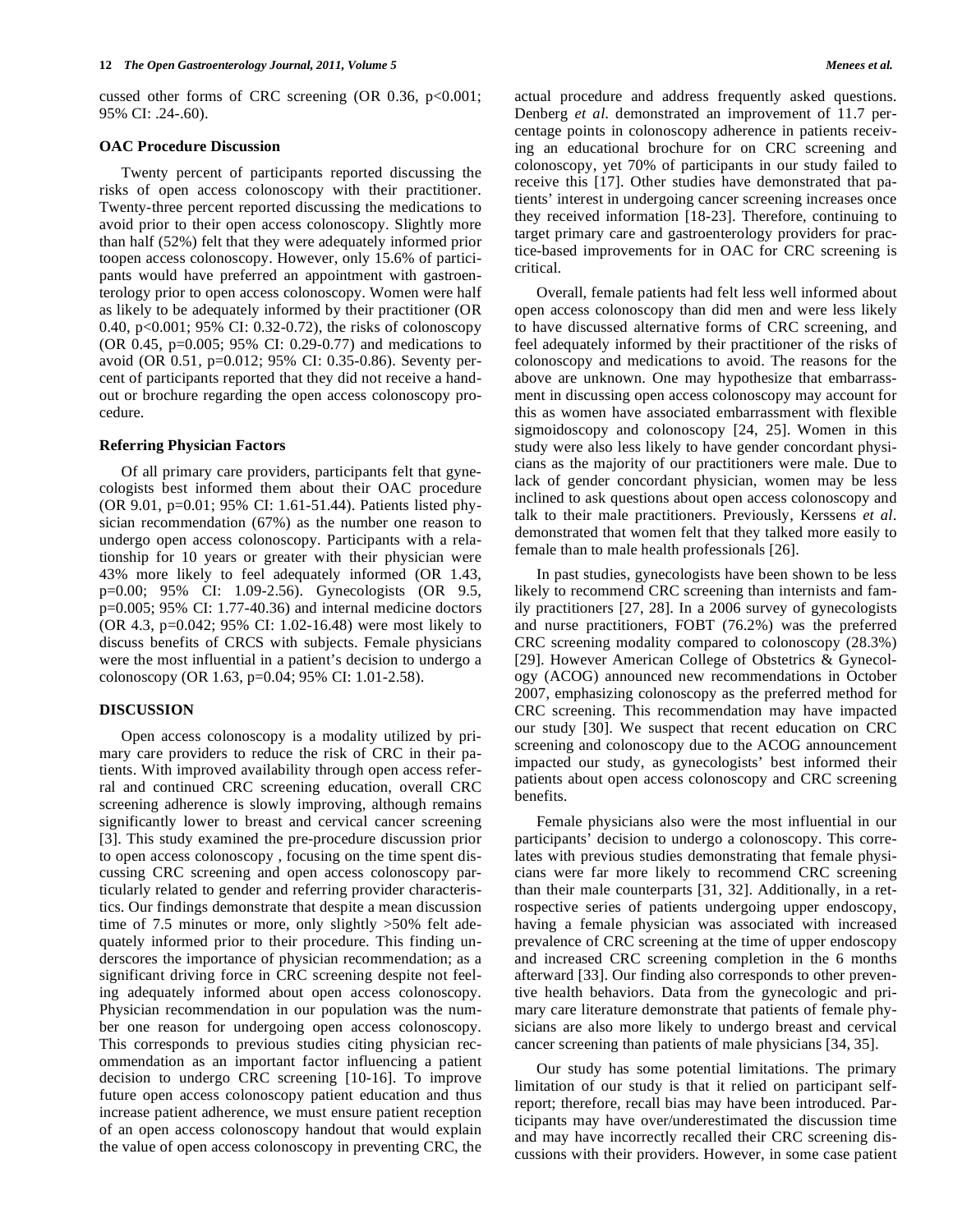report has been shown to be more reliable than the medical record. The medical record may under-document counseling and educational advice [36, 37]. There may be a demographic bias of our population since the majority of our population was Caucasian. Therefore, our findings may not be generalized to other ethnic groups. Our study was crosssectional in nature and thus precludes causal inferences. Lastly, close to 50% of our respondents' physicians were family practitioners and this may have skewed our results when evaluating physician behaviors.

# **APPENDIX 1**

- 1. Please check the gender of the doctor who referred you:
	- $\Box$  Male
	- $\Box$  Female
- 2. Please check the type of doctor who referred you:
	- $\Box$  Family Practice
	- $\Box$  Internal Medicine
	- □ Obstetrics/Gynecology
	- $\Box$  Other: (please list)
- 3. Please list your age in years:\_\_\_\_\_\_\_\_\_\_\_\_\_\_\_\_
- 4. Ethnic group (please check all that apply)
	- $\Box$  Caucasian
	- $\Box$  Asian
	- □ Black or African-American
	- American Indian/Alaska Native
	- $\Box$  Latino or Hispanic
- 5. Please check your gender:
	- $\Box$  Male
	- $\Box$  Female
- 6. How many times per year do you see your primary care doctor?\_\_\_\_\_\_\_
- 7. How many years have you been seeing your primary care doctor?\_\_\_\_\_
- 8. Is this the first time you are undergoing a colonoscopy?
	- $\Box$  Yes
	- $\Box$  No (Please list how many previous times\_\_\_\_\_)

9. Did your referring doctor discuss other colon cancer screening methods such as stool tests, barium enema or flexible sigmoidoscopy with you?

- $\square$  Yes
- $\square$  No

10. Please list the number of minutes that your referring doctor discussed colorectal cancer screening.

11. Please list the number of minutes that your doctor discussed the colonoscopy procedure that you are having today.

12. Please list the number of minutes that your referring doctor discussed what was involved in preparing for the colonoscopy.\_\_\_\_\_\_\_\_\_\_\_\_

13. Did your doctor discuss the benefits of CRC screening?

 $\Box$  Yes

 $\Box$  No

 Despite the time devoted by PCPs, patients do not feel well informed about open access colonoscopy and CRC screening. Specifically, women are least likely to feel informed about the CRC screening process. Female physicians had the most impact on the decision to undergo open access colonoscopy. In continuing to improve CRC screening compliance, additional strategies must be in place to prompt PCPs to discuss the CRCS process with their patients.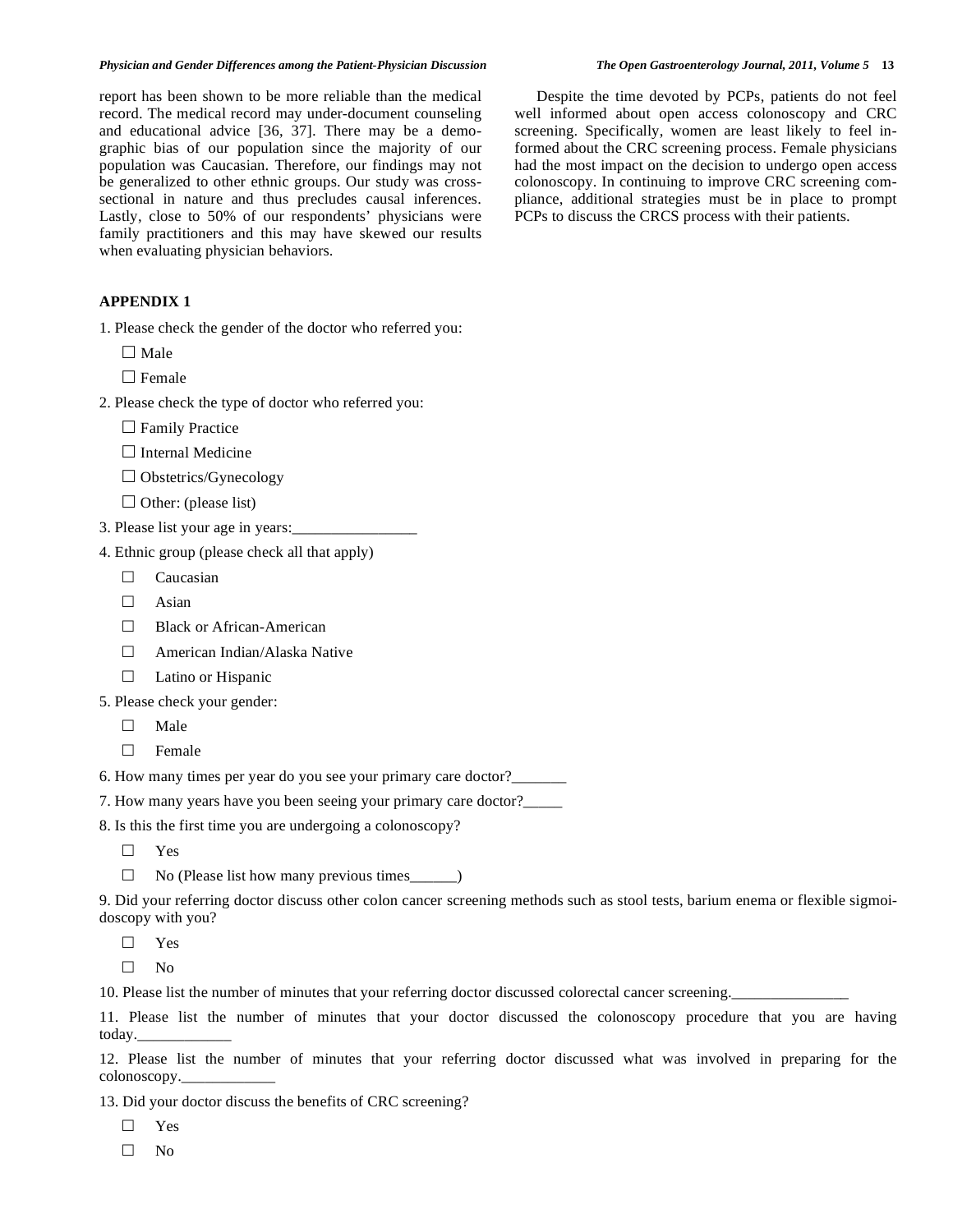**Appendix 1. contd….** 

14. Did your doctor discuss medications that you were to avoid prior to the colonoscopy?

 Yes  $\square$  No

15. Did your doctor discuss the risks of the colonoscopy procedure such as perforation or bleeding?

- Yes
- 
- $\square$  No

16. Do you believe you were adequately informed about the colonoscopy procedure?

- Yes
- $\Box$  No

17. Did you receive a handout or other type of brochure on the colonoscopy procedure?

- Yes
- $\square$  No

18. Would you have liked an appointment with a gastroenterologist before your procedure to further explain the colonoscopy procedure and preparation?

Yes

 $\square$  No

19. What influenced you the most to get this procedure done?

- $\Box$  My doctor recommended it
- $\Box$  I have a family member with polyps or colon cancer
- $\Box$  My family

 $\Box$  Newspaper, TV publicity (Katie Couric)

\_\_\_\_\_\_\_\_\_\_\_\_\_\_\_\_\_\_\_\_\_\_\_\_\_\_\_\_\_\_\_\_\_\_\_\_\_\_\_\_\_\_ \_\_\_\_\_\_\_\_\_\_\_\_\_\_\_\_\_\_\_\_\_\_\_\_\_\_\_\_\_\_\_\_\_\_\_\_\_\_\_\_\_\_ \_\_\_\_\_\_\_\_\_\_\_\_\_\_\_\_\_\_\_\_\_\_\_\_\_\_\_\_\_\_\_\_\_\_\_\_\_\_\_\_\_\_

Other, Please List

# **REFERENCES**

- [1] Jemal A, Siegel R, Ward E, Hao Y, Xu J, Thun MJ*.* Cancer statistics. CA Cancer J Clin 2009; 59(4): 225-49.
- [2] Levin B, Lieberman D, McFarland B, *et al.* Screening and surveillance for the early detection of colorectal cancer and adenomatous polyps, a joint guideline from the American Cancer Society, the US Multi-Society Task Force on Colorectal Cancer, and the American College of Radiology. CA Cancer J Clin 2008; 58(3): 130-60.
- [3] Centers for Disease Control & Prevention (CDC). Use of colorectal cancer tests--United States, 2002, 2004, and 2006. Morb Mortal Wkly Rep 2008; 57(10): 253-8.
- [4] Klabunde CN, Lanier D, Nadel MR, McLeod C, Yuan G, Vernon SW*.* Colorectal cancer screening by primary care physicians: recommendations and practices, 2006-2007. Am J Prev Med 2009; 37(1): 8-16.
- [5] Winawer SJ, Zauber AG, Ho MN, *et al.* Prevention of colorectal cancer by colonoscopic polypectomy. The National Polyp Study Workgroup. N Engl J Med 1993; 329(27): 1977-81.
- [6] Citarda F, Tomaselli G, Capocaccia R, Barcherini S, Crespi M*.* Efficacy in standard clinical practice of colonoscopic polypectomy in reducing colorectal cancer incidence. Gut 2001; 48(6): 812-5.
- [7] Thiis-Evensen E, Hoff GS, Sauar J, Langmark F, Majak BM, Vatn MH*.* Population-based surveillance by colonoscopy: effect on the incidence of colorectal cancer. Telemark Polyp Study I. Scand J Gastroenterol 1999; 34(4): 414-20.
- [8] Canada RE, Turner B. Talking to patients about screening colonoscopy--where conversations fall short. J Fam Pract 2007; 56(8): E1-9.
- [9] Denberg TD, Melhado T, Coombes JM, *et al.* Predictors of nonadherence to screening colonoscopy. J Gen Intern Med 2005; 20(11): 989-95.
- [10] Griffith KA, McGuire DB, Royak-Schaler R, Plowden KO, Steinberger EK. Influence of family history and preventive health behaviors on colorectal cancer screening in African Americans. Cancer 2008; 113(2): 276-85.
- [11] Brawarsky P, Brooks DR, Mucci LA, Wood PA*.* Effect of physician recommendation and patient adherence on rates of colorectal cancer testing. Cancer Detect Prev 2004; 28(4): 260-8.
- [12] Mandelson MT, Curry SJ, Anderson LA, *et al.* Colorectal cancer screening participation by older women. Am J Prev Med 2000;  $19(3) \cdot 149 - 54$
- [13] Lewis SF, Jensen NM. Screening sigmoidoscopy. Factors associated with utilization. J Gen Intern Med 1996; 11(9): 542-4.
- [14] Kelly RB, Shank JC. Adherence to screening flexible sigmoidoscopy in asymptomatic patients. Med Care 1992; 30(11): 1029-42.
- [15] Myers RE, Trock BJ, Lerman C, Wolf T, Ross E, Engstrom PF*.* Adherence to colorectal cancer screening in an HMO population. Prev Med 1990; 19(5): 502-14.
- [16] Weitzman ER, Zapka J, Estabrook B, Goins KV, *et al.* Risk and reluctance: understanding impediments to colorectal cancer screening. Prev Med 2001; 32(6): 502-13.
- [17] Denberg TD, Coombes JM, Byers TE, *et al.* Effect of a mailed brochure on appointment-keeping for screening colonoscopy: a randomized trial. Ann Intern Med 2006; 145(12): 895-900.
- [18] Wagner TH. The effectiveness of mailed patient reminders on mammography screening: a meta-analysis. Am J Prev Med 1998; 14(1): 64-70.